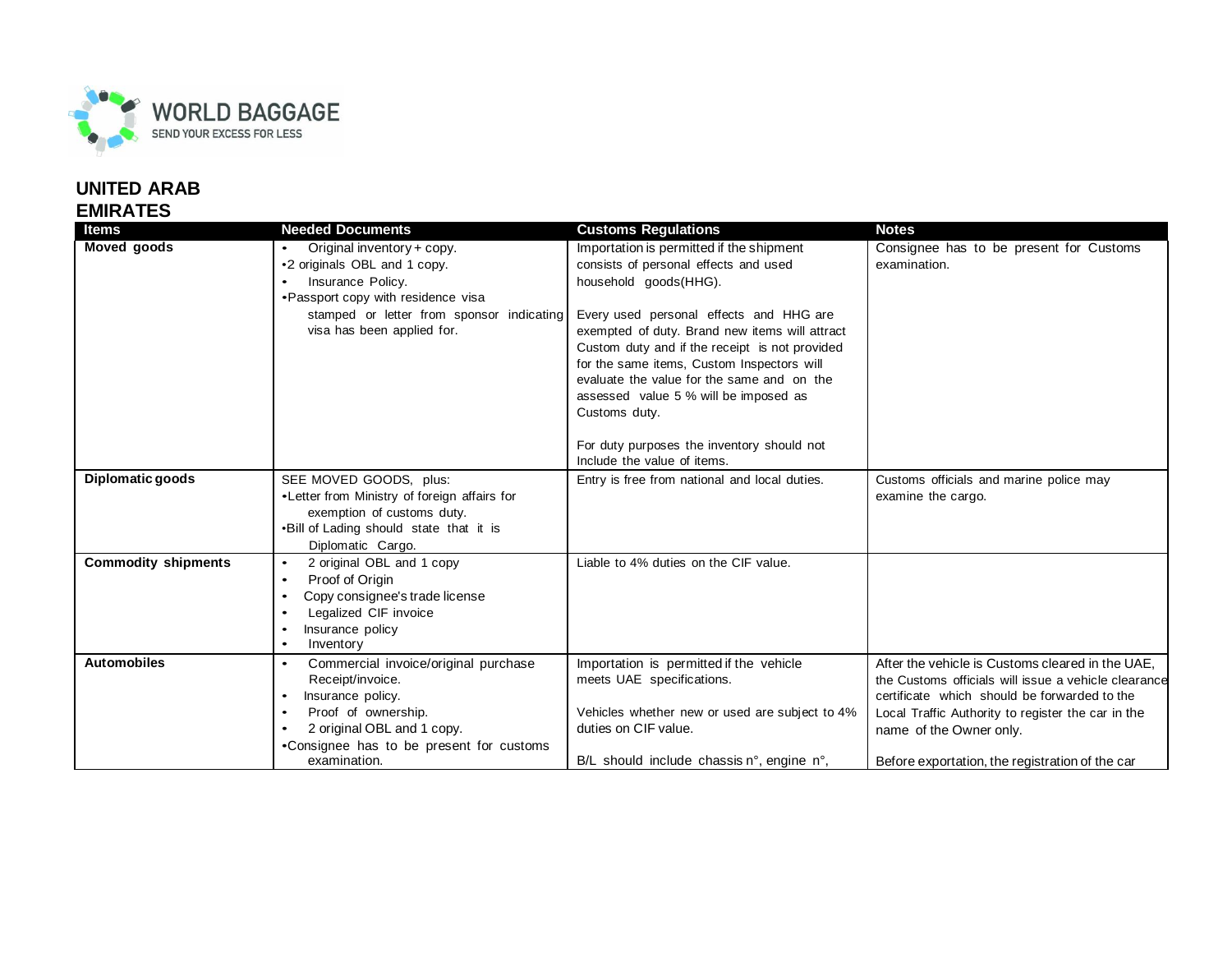

## **UNITED ARAB EMIRATES**

| <b>Items</b>        | <b>Needed Documents</b>                                          | <b>Customs Regulations</b>                                                                                                                                                                                                                                                                                                                                                                                                                                                                                                    | <b>Notes</b>                                                                                                                                                                                                                                                                                                                                                                                                                                                                                                                                                                                                                                                   |
|---------------------|------------------------------------------------------------------|-------------------------------------------------------------------------------------------------------------------------------------------------------------------------------------------------------------------------------------------------------------------------------------------------------------------------------------------------------------------------------------------------------------------------------------------------------------------------------------------------------------------------------|----------------------------------------------------------------------------------------------------------------------------------------------------------------------------------------------------------------------------------------------------------------------------------------------------------------------------------------------------------------------------------------------------------------------------------------------------------------------------------------------------------------------------------------------------------------------------------------------------------------------------------------------------------------|
|                     |                                                                  | color, make and model.                                                                                                                                                                                                                                                                                                                                                                                                                                                                                                        | should be de-registered near the local traffic                                                                                                                                                                                                                                                                                                                                                                                                                                                                                                                                                                                                                 |
|                     |                                                                  |                                                                                                                                                                                                                                                                                                                                                                                                                                                                                                                               | authority.                                                                                                                                                                                                                                                                                                                                                                                                                                                                                                                                                                                                                                                     |
| <b>Pets</b>         | Airway Bill/AW B<br>$\bullet$<br>Health certificate<br>$\bullet$ | Entry is free from duty if part of a removal.                                                                                                                                                                                                                                                                                                                                                                                                                                                                                 | Health certificate is to be obtained at the<br>originating station. This document should be<br>Forwarded to the destination agent at least 14-21<br>days before the actual sending of the<br>pet to the UAE. The document is valid for only<br>seven days. The destination agent should take<br>the same document to the Ministry of Agriculture<br>and Fisheries in UAE who will issue an Import<br>License for the same pet and that will be sent<br>to the origin agent to be handed over to the<br>owner of the pet. This original Import License<br>along with a copy of the Health Certificate<br>should be attached to the AWB accompanying<br>the pet. |
|                     |                                                                  |                                                                                                                                                                                                                                                                                                                                                                                                                                                                                                                               | Prior to the export of a pet, a Health Certificate<br>should be obtained from a qualified and<br>registered Veterinary Doctor in UAE, which<br>needs to be presented to the airlines.                                                                                                                                                                                                                                                                                                                                                                                                                                                                          |
| <b>Banned items</b> |                                                                  | Swords, firearms (real or ornamental), daggers,<br>ammunition, spears, fire crackers,<br>weapons, etc, military uniform or equipment,<br>alcohol, narcotics of all kinds even poppy<br>seeds and flowers, leaves etc, banned drugs<br>and medicines, medicines in large quantities<br>even obtained under prescription and for the<br>consignee's own use, radio transmitter or<br>communication equipment, statues and figures<br>of animals with religious undertone, carvings<br>and statues of humans especially in nude, | If any of these items is found in the shipment<br>during the examination by the UAE Customs, the<br>same will be removed and in some cases,<br>explanation will be asked from the shipper<br>and severe punishment will be imposed<br>including fine imprisonment.                                                                                                                                                                                                                                                                                                                                                                                             |